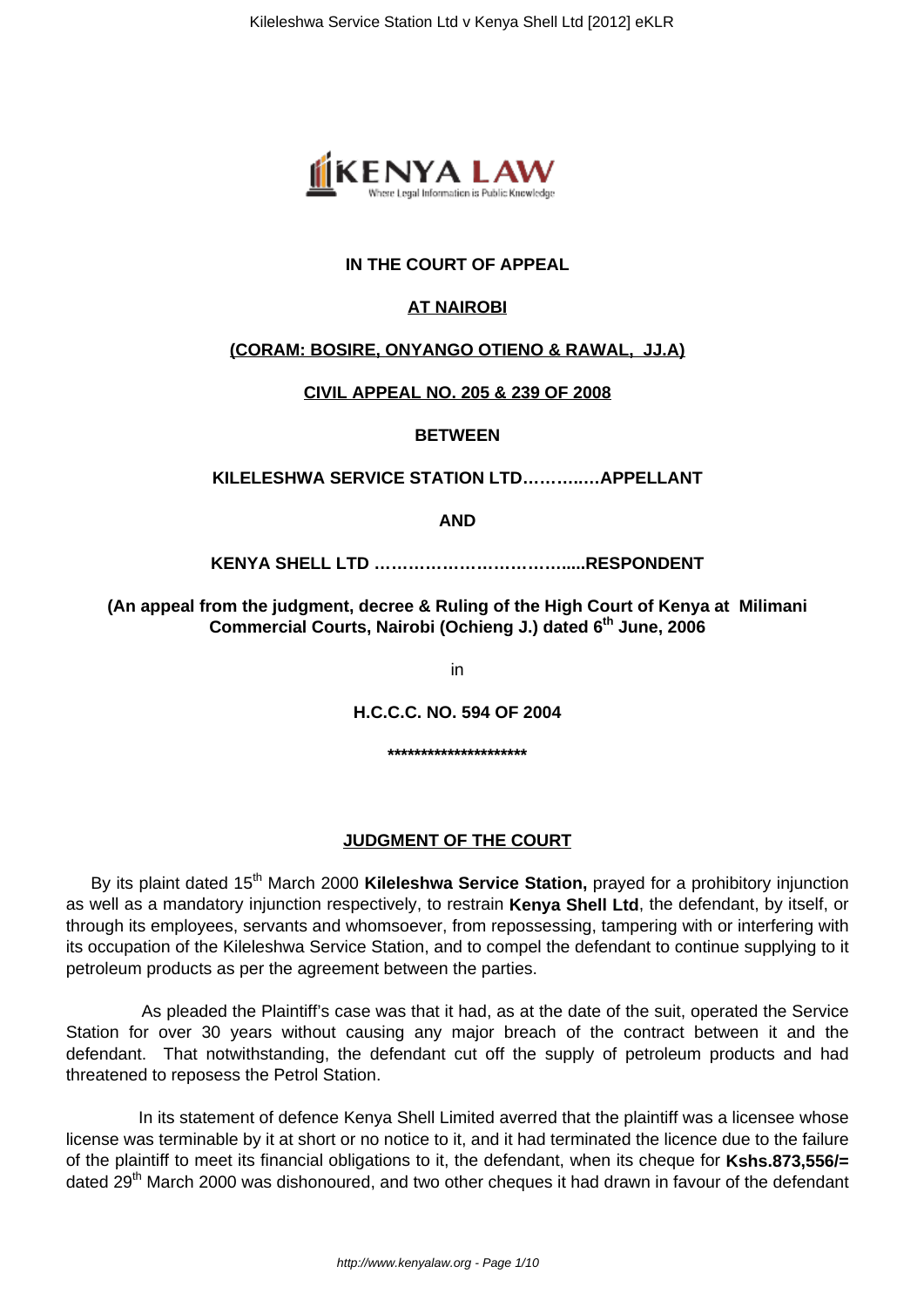were stopped. For those and other breaches the defendant averred that it had the right to terminate the licence and to repossess the station. It therefore counterclaimed for vacant possession of the petrol station erected on **L.R. NO. 4858/16,** mesne profits and damages for trespass.

 The plaint was amended but the substance of the claim remained unchanged. In its reply to defence and defence to the counterclaim the plaintiff denied it was in breach and averred, *inter alia*, that its dishonoured and stopped cheques were replaced with bankers cheques. The pleadings talk about a further amended plaint, but we cannot find any on record, for **Civil Appeal No. 205 of 2008**.

 The relationship between the parties started way back in 1971 or thereabouts when defendant allegedly, by an oral agreement with the plaintiffs for the latter to sell the former's petroleum products. It was also allegedly agreed between the parties, that the plaintiff would effect minor changes on the station. At no time was the agreement reduced into writing. Acting on that agreement the plaintiff continued buying the products of the defendant. It also installed equipment allegedly worth **Kshs.13,088,000/=**. Adequate stocks were to be maintained and the plaintiff was precluded from obtaining products from any other source. In turn the defendant would supply the plaintiff with all petroleum products upon payment. The plaintiff also paid rent for the station, which was changed to a service charge with effect from 2<sup>nd</sup> July 1985.

**Nizarali Husein Mohamed** (P W l) testified on behalf of the plaintiff. It was his evidence that in 1986 or thereabouts the defendant required of the plaintiff to execute a written agreement but which the plaintiff refused because it did not accord with the existing arrangement between the parties. The written agreement was a standard operator's license which apparently was used in other Shell petrol stations.

P W 1 testified that on  $10<sup>th</sup>$  March 2000, the plaintiff was served with a letter terminating the license. Upto that time the plaintiff was making payment to the defendant by personal cheques and one of its cheques for **Kshs.873,566./=** had, prior to the receipt of the aforesaid letter, been dishonoured. The dishonor of the cheque was given as one of the reasons for terminating the licence. The other reasons were that the plaintiff had breached its obligations as a dealer and the station had been dry for four days, which reason P W 1 denied was true. The defendant stopped making any delivery of petroleum products to the plaintiff unless payment was made upfront for any petroleum products the plaintiff wanted. Arising out of that development the plaintiff stopped payment of two cheques it had issued to the defendant for **Kshs.782,330/**= and Kshs. **828,870/**= respectively. It happened that as at the  $10<sup>th</sup>$  March 2000, the fuel tanks were not dry. Rent payment was up todate. The rent, which was initially Kshs.11/= per every litre sold, had been increased from time to time notwithstanding that there was no agreement on the rate of the increase. The defendant was regularly maintaining the equipment.

By 14<sup>th</sup> March 2000, the station was dry. The defendant stopped making delivery of the petroleum products to the plaintiff's station. Its position was that the license given to the plaintiff had been terminated because it lacked sufficient capital to run the station. The cheques which had bounced were allegedly evidence of that. Likewise, according to the defendant, there was default in satisfying certain essential requirements of the license.

 In his judgment Njagi J. found as fact that the agreement between the parties was oral notwithstanding the defendant's insistence through Mr. Duncan Irungu (D W 1) that a standard written dealer's licence had been executed by the parties. In reaching that conclusion the learned Judge cited with approval the decision in **Shell –Mex and BP Ltd v. Manchester Garages Ltd** [1971] 1 ALL ER. 841, in which Lord Denning stated that a licence to operate a filling station could be either on the basis of an oral licence or a tenancy, and that what is significant in such a relationship is not whether the relationship is one of a licence or a tenancy, but rather the substance of the transaction. The learned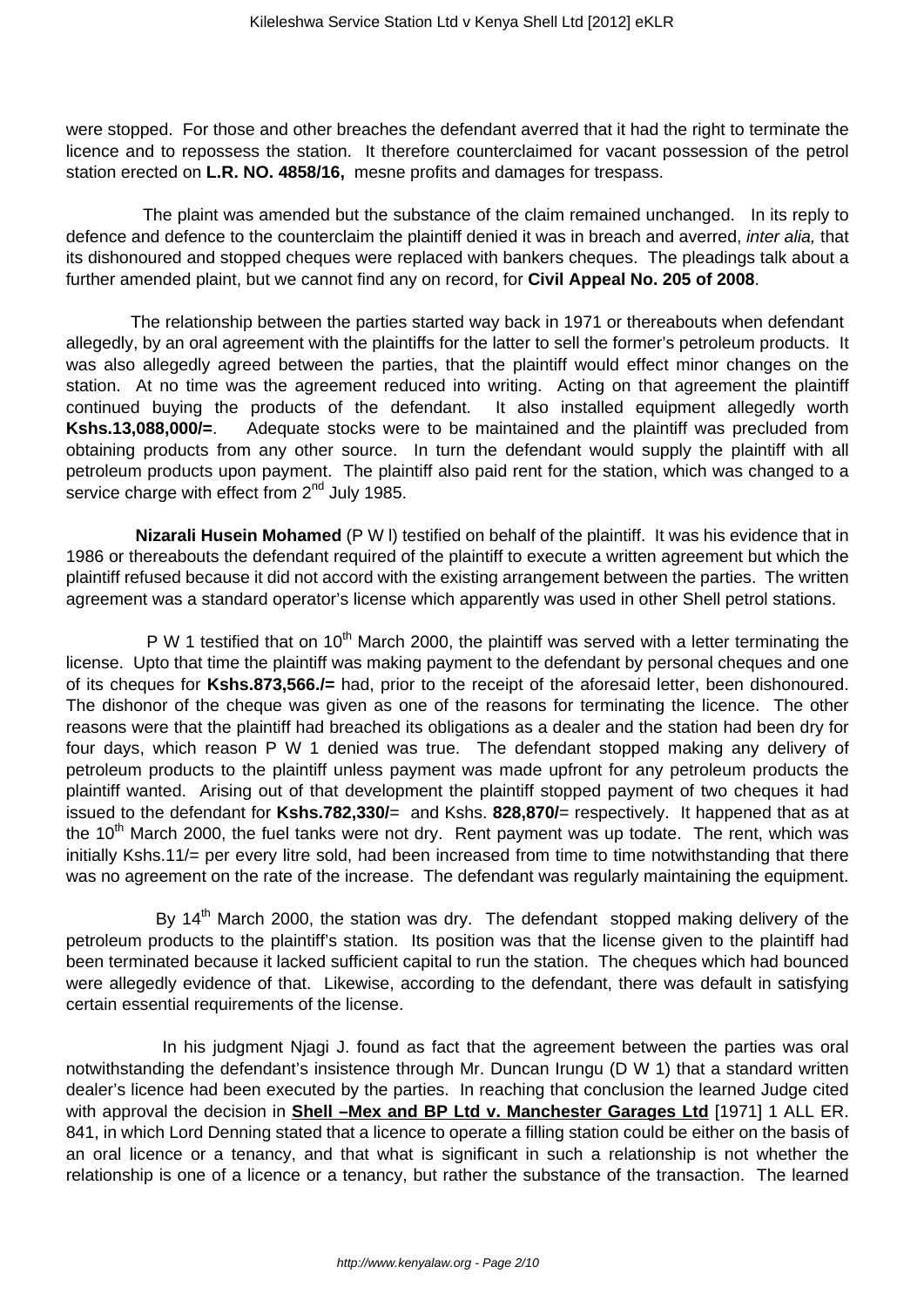Judge then held that apart from the substance of the transaction the intention of the parties is also important. After evaluating the evidence the learned Judge (Njagi J.) concluded that the parties were not ad idem on whether or not the relationship between them was that of a licence or tenancy. He examined the evidence and concluded that the defendant had all along demonstrated that its intention was to have the relationship of a licensor and licensee. He held that there was no evidence that monthly rent was payable or paid and where ordinarily the intention is not clear the court has the power to presume a tenancy. In the end the learned Judge held that the relationship between the parties was that of licensor and licensee.

On whether the defendant's letter of 10<sup>th</sup> March 2000 terminated the licence, the learned Judge found as fact that the plaintiff replaced the bounced cheque and the two which it had stopped with a composite banker's cheque for **Kshs.1,611,200/=** at about 10 a.m. on the same day the letter of termination was received. He did not think the defendant behaved well by withholding deliveries of petroleum products to the plaintiff and by its demand to be paid upfront before any products could be delivered to the plaintiff. He expressed the view that the defendant, having not checked the tanks to ascertain whether or not they were empty had no basis for concluding that the plaintiff lacked financial ability to run the station.

 In the end, the learned Judge held that the issuance of a termination notice was unreasonable, harsh, burdensome and oppressive, in view of the fact that there was payment made before the letter was served upon the plaintiff at 11 a.m. on  $10<sup>th</sup>$  March 2000. He then proceeded to declare the termination letter of no effect. The court ordered that because the plaintiff had served the six (6) months probationary period the parties would revert to the positions they were in before the letter of termination. He dismissed the defendant's counterclaim and ordered the defendant to be continually supplying the plaintiff with the petroleum products.

Kenya Shell Limited filed **Civil Case No. 594 of 2004** following the aforesaid decision and after it had served another termination notice giving Kileleshwa Service Station Ltd (Kileleshwa) as defendant, a 90 days notice terminating its licence and after the notice had lapsed. In that suit Kenya Shell Limited (Shell ), prayed for a permanent injunction restraining Kileleshwa Service Station from dealing with the plaintiff's tanks, pumps, pipes and equipment, and a mandatory injunction compelling the latter to move out of the service station and deliver vacant possession of the premises known as **L.R. No. 4858/16** in Kileleshwa , Nairobi, and damages.

 In its written statement of defence and counterclaim, Kileleshwa Service Station, the respondent in the second of the two appeals before us, while admitting it received the letter dated 28<sup>th</sup> July 2004 purporting to terminate its dealer's licence, averred that the said letter was of no legal effect and sought an order declaring it as of no legal effect. It also claimed re-imbursement of all losses it had allegedly incurred arising out of Shell's actions. It further averred that it had operated the petrol station for over 33 years on the basis of an established course of dealings based on an oral arrangement. It attacked the notice as being too short, and, that it was unreasonable. It also averred that in view of the decision in **Nairobi High Court Civil Case No. 462 of 2000,** the matter was res judicata. It then counterclaimed for a declaratory order that the termination letter dated 28<sup>th</sup> July 2004 was of no legal effect; a permanent prohibitory injunction to restrain the plaintiff, its agents, employees or servants from repossessing, tampering with or interfering with the petrol station; reimbursement of all losses resulting from Shell's action against it. As expected Shell denied the counterclaim in a reply to defence, but admitted that it stopped supplying petrol products to Kileleshwa. It however, denied the latter had suffered any loss or that the letter of termination dated  $28<sup>th</sup>$  July 2004 had no legal effect.

Pleadings closed, and, after a number of interlocutory applications, the suit was set down for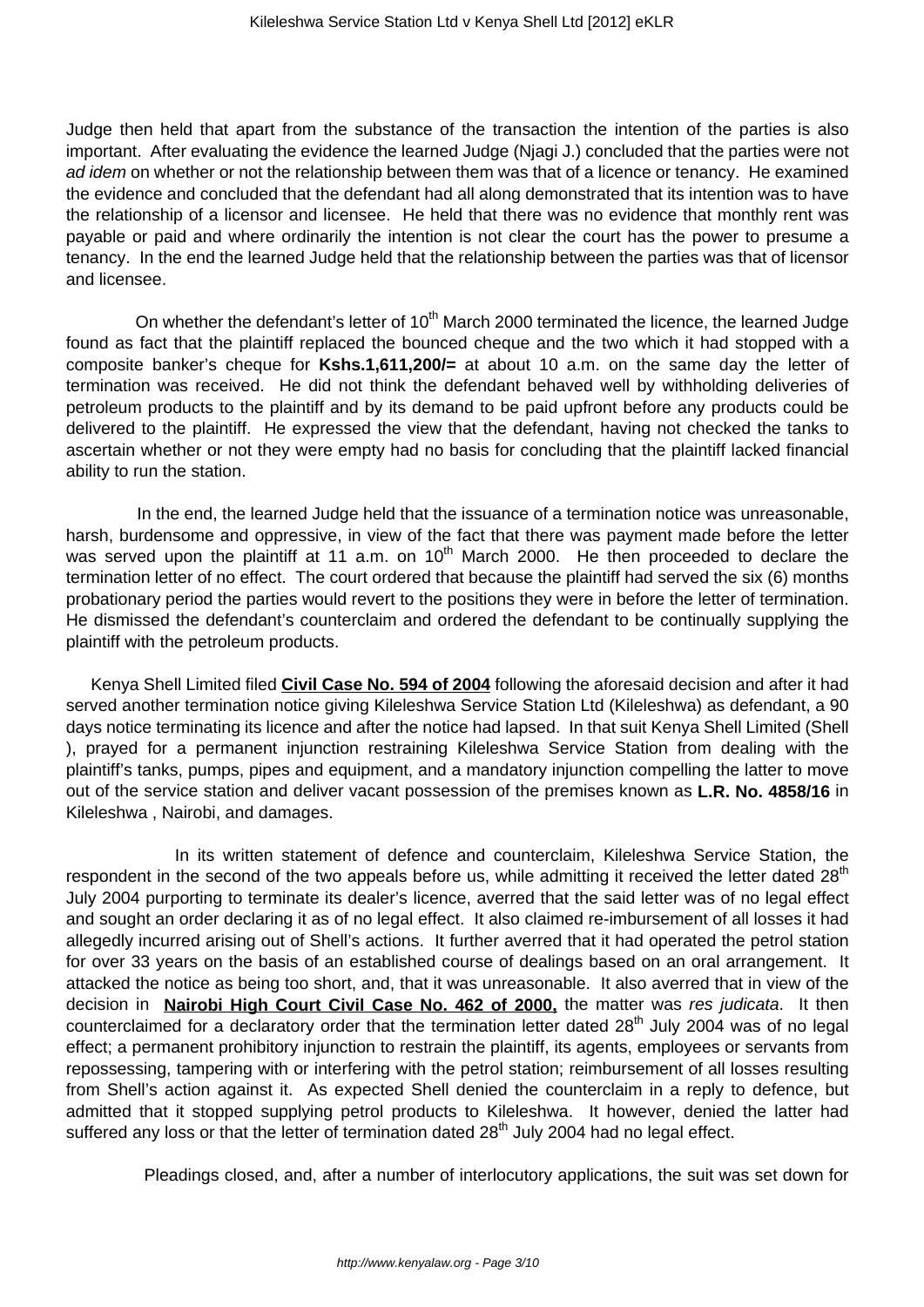hearing. Three issues were identified, namely, whether the termination notice dated, 28<sup>th</sup> July 2004, was valid; whether Shell was entitled to possession and whether the suit was res judicata. As in the previous suit to wit **High Court Civil Case No. 462 of 2004**, Duncan Irungu testified on behalf of Shell. However, for Kileleshwa, Nizar Ali Hussein testified on its behalf.

 Shell's case was that it issued and served upon Kileleshwa a termination notice of 90 days which was based on an operator's licence. It relied on the finding by Njagi J. in **High Court Civil Case No. 462 of 2000,** that the relationship between the parties was one of licence. Shell wanted Kileleshwa to cease operating the petrol station at Kileleshwa, and to deliver vacant possession of it to Shell. At the expiry of the notice Shell stopped supplying Kileleshwa with petroleum products. A standard operator's licence had a clause providing for a 90 days notice. The witness testified that Shell relied on that clause when it issued that notice notwithstanding that Kileleshwa had not executed any written agreement. In substance the witness admitted that Shell's claim in its suit was the same as its counterclaim in **Nairobi High Court Civil Case No. 462 of 2000.**

 In his evidence Nizar Ali Hussein testified that he was the managing director of Kileleshwa. He entered into an oral agreement with Shell to operate Kileleshwa Petrol Station. He could not sign an operator's licence, he said, because his circumstances were different from those obtaining in other petrol stations. It was his evidence that the operator's licence was applicable to vacant sites, in which appointed dealers got all facilities ready and did not need to invest their money in providing facilities. In his company's case, he said, the company had to install a perimeter fence, security grills, adjustable metal shelves, wooden shelves in stores to accommodate lubricants, attic in the main office for storage, electronic security locks, gates at entrance and exist, sliding gates at the workshop area, washrooms for customers; wheel alignment and wheel balancing machines, and many other facilities. It was his further evidence that he asked Shell to modify the operator's licence to suit Kileleshwa's peculiar circumstances, but Shell refused. It was its company's case that a termination notice to it could not possibly be limited to 90 days as in the other dealer's situations. Besides, he said, Shell, was frustrating it because it deliberately delayed making delivery of petroleum products and engaged in acts of harassment purposely to force his company out of the petrol station. Despite several written protestations the situation did not change.

 Hussein testified further that previously he had been awarded certificates for exemplary service, and had worked at the station for about 35 years; he knew no other occupation and had spent considerable sums of money for the benefit of Shell, and he wondered why, there had been a change of attitude towards his company. Shell had oftentimes sought his advice on how to run other sites and that in view of his faithful service to Shell, he pleaded that he should be let to continue operating the petrol station. It was his view that if Shell was desirous of terminating his operations then a reasonable compensation should be paid for his investment which in his view should be negotiated. If he were to carry away the things he had installed at the Service Station, they will be of no benefit to him.

There are certain aspects of the case we need to highlight. The notice of  $28<sup>th</sup>$  July 2004 was issued while the order of Njagi J. was still in force. Later on, the High Court (Azangalala. J.) issued an order whose effect was stopping Kileleshwa from continuing operations. Kileleshwa, however continued operating the petrol station on the basis that Njagi J.'s order was still in force. As at the date Shell's case came up for a hearing, a year had lapsed since the making of the order by Njagi J. Kileleshwa, considered that had Shell given a year's termination notice, it would have been regarded as reasonable notice.

 In his judgment Ochieng J. held that the 90 days' notice was not reasonable in the circumstances, and in his view the licence to operate the petrol station persists until a valid notice is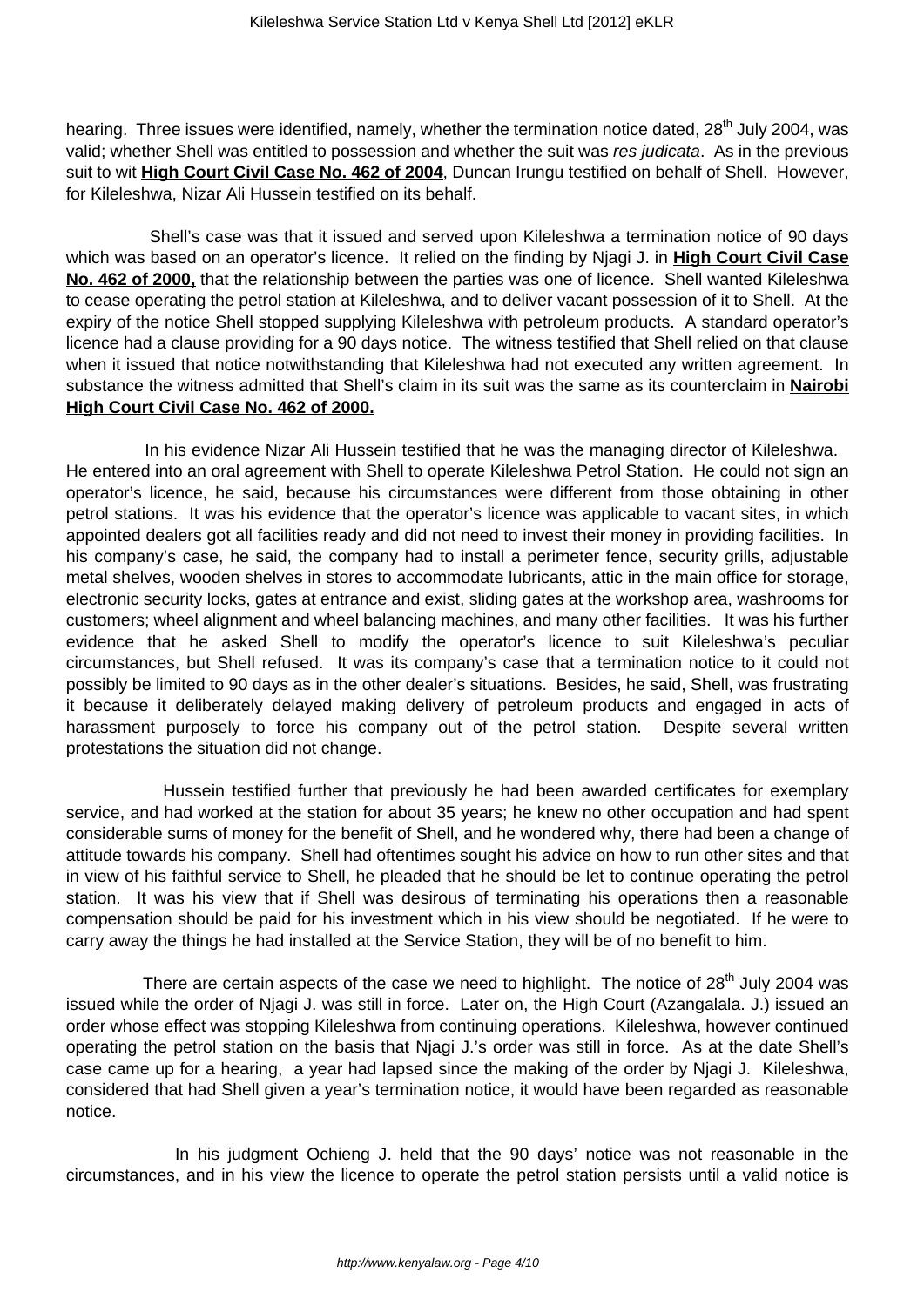given, or the licensor re-enters the petrol station. He considered a reasonable notice to be a period of not less than six months. He also ordered Shell to compensate Kileleshwa to the tune of **Kshs.13,088,000/=** for the equipment it had installed at the petrol station as the same would be of no benefit to it if it were to quit the station. The learned Judge ordered, in the alternative, that in lieu of a six months notice, Shell was at liberty to pay to Kileleshwa the equivalent of 6 months profits based on the difference between the wholesale and retail prices on the sale of motor fuel made by it at the petrol station during the period of six months prior to  $28<sup>th</sup>$  July 2004.

Shell was aggrieved by the decision and on  $16<sup>th</sup>$  June 2006 filed a notice of appeal indicating that it would challenge the whole of Ochieng J.'s decision. **Civil Appeal No. 239 of 2008** is the resultant appeal.

Although Shell filed the aforesaid notice of appeal, by its motion dated  $7<sup>th</sup>$  but filed in the High Court on  $10^{th}$  July, 2006, respectively, it moved that court for Orders that the judgment of Ochieng, J. be reviewed, the order directing the payment of **K.Shs.13,088,000/=** be set aside, and the order directing Shell to pay the costs of the suit be set aside. The grounds relied upon were mainly two fold, firstly, that the prayer for the payment of profits in lieu of notice was made suo moto, and, secondly, that the order for payment of Kshs.13,088,000/= to Kileleshwa had not been prayed for and had not been made an issue at the trial.

 Lesiit, J. heard that motion and in her view the Order directing Shell to pay Kshs.13,088,000/= being the cost of equipment was erroneously made and ought to be set aside. It was further her view that costs being at the discretion of the court the order on payment of costs of the suit by Shell was not reviewable.

 That order is the subject matter of Civil Appeal No. 205 of 2008. One of the issues raised in both this and Civil Appeal No. 239 of 2008, is whether in view of the notice of appeal which Shell, filed, the review application could properly be entertained. By rules of this Court the filing and service of a notice of appeal commences the appellate process. What follows thereafter is the lodging and serving of a record of appeal. That is what happened here. Shell, after it filed and served a notice of appeal, lodged the record of appeal which was assigned Civil Appeal No. 239 of 2008. The order for Shell to pay Kshs.13,088,000/= is one of the two main grounds for Civil Appeal No. 239 of 2008. It was also the main reason for seeking review. It was a point which, in our view, was a good ground for an appeal. That is so, because Shell was, in both cases, attacking Ochieng, J.'s view of the evidence and law. We will revert to this issue later on in this judgment.

 In **Civil Appeal No. 205 of 2008,** Kileleshwa as the appellant attacks Lesiit J.'s decision as having been taken without jurisdiction and on the mistaken belief that there was a mistake apparent on the face of the record.

 In dealing with the two appeals which, as has by now probably become apparent because both of them arise from Ochieng J.'s decision, the starting point is the termination notice dated  $28<sup>th</sup>$  July, 2004. It was signed by one Otiti Martin, Retail Manager of Shell. Kileleshwa was given 90 days with effect from 29<sup>th</sup> July, 2004, to vacate the Petrol Station at Kileleshwa. The expiry date of the notice was given as  $26^{th}$  October, 2004 and on  $27^{th}$  October, 2004, Shell was to take over the premises. This is the notice which Ochieng, J. held to be inadequate and ineffective in view of the circumstances of the case and the relationship then existing between the parties. He further held that a reasonable notice would have been six months.

In his submissions before us, Mr. Kiragu Kimani, for Shell submitted that Njagi, J. having ruled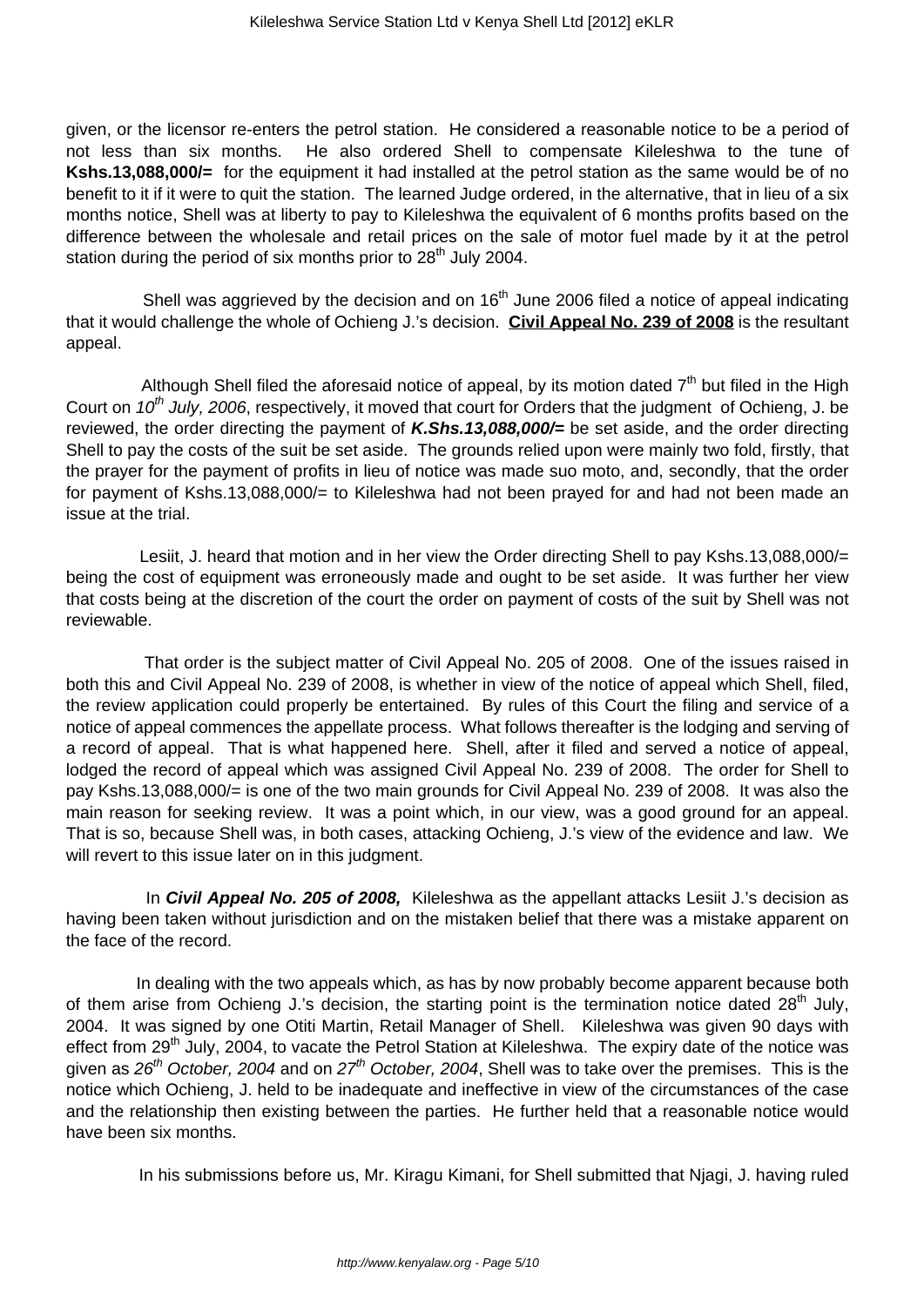in High Court Civil Case No. 462 of 2000, that the relationship between Shell and Kileleshwa was one of a licensor and licensee, the licence was terminable at will and Shell was entitled to give the three months notice or any shorter period. In his view, Ochieng, J. improperly treated the relationship as if it was one of lessor and lessee. In his view reasonableness of the notice was not an issue before Ochieng, J.

 On the other hand, Mr. Odhiambo Adala, for Kileleshwa expressed the view that the period of the notice had to take cognizance of the fact that the parties had related with each other for a very long time and any notice of termination shorter than one year would be unreasonable. In his view Ochieng, J. had in mind the long relationship between the parties when he suggested a notice period of six months. In his view, the length of the termination notice was one of the central issues before Ochieng, J.

 In his opening, remarks Mr. Kiragu, identified three issues as central in determining the dispute between the parties, one of which was whether the notice to terminate the licence "is valid and lawful". In his final submissions with regard to the notice period he is recorded as having stated thus:-

# **"(b) The 90 day notice given by the plaintiff was not only reasonable, but the defendant having continued selling petroleum upto 14th September, 2008 – which was more than a year after the notice was given – the defendant has had sufficient notice".**

 Mr. Kiragu did clearly appreciate at the trial that the length of the notice of termination was an issue before Ochieng, J. It may not have been specifically stated to be an issue, but considering the course the parties took at the trial, it was clearly a matter which was left to the court for its determination. See **ODD JOBS V. MUBIA [1970] EA 476**.

Where an issue has been left to the court for determination it is immaterial that it was not part of the agreed issues. In such an event, the provisions of **Order 20 rules 4** and **5** of the Civil Procedure Rules apply with modification. The modification is like a variation of contractual terms. By agreeing on issues the parties bind themselves as to the course the trial is to take. So when an issue outside the agreed issues is discussed, and possibly, evidence is called on it, it is taken as though the parties have varied the agreed issues to include the new one. That we think is what happened here. The parties had agreed on the issue whether the termination notice was valid and/or legal. The issue of its length, was discussed in the course of the trial and it cannot be said it was not an agreed issue, when neither party raised objection to the issue being made the subject matter of a determination by the Court.

 As regards the length of the notice, the question raised before us, was whether the court has jurisdiction to determine the issues in cases where the relationship between the parties is one of licensor and licensee. The High Court held that the notice period of 90 days was based on an operator's licence which Kileleshwa did not sign and for that reason it was not reasonable in view of the terms under which Kileleshwa was managing the Service Station. In arriving at that conclusion that Court considered the fact that the relationship between the parties was contractual and that the said relationship had existed for quite a long time. The court appears to us to have invoked equitable principles to hold that a notice period in the circumstances, would depend on the peculiar circumstances of the case. Hence the court's holding that six months would be a reasonable period.

 We have considered the issue of length of notice. The parties relationship was based on an oral agreement whose full terms were not disclosed. Kileleshwa knew that other petrol station operators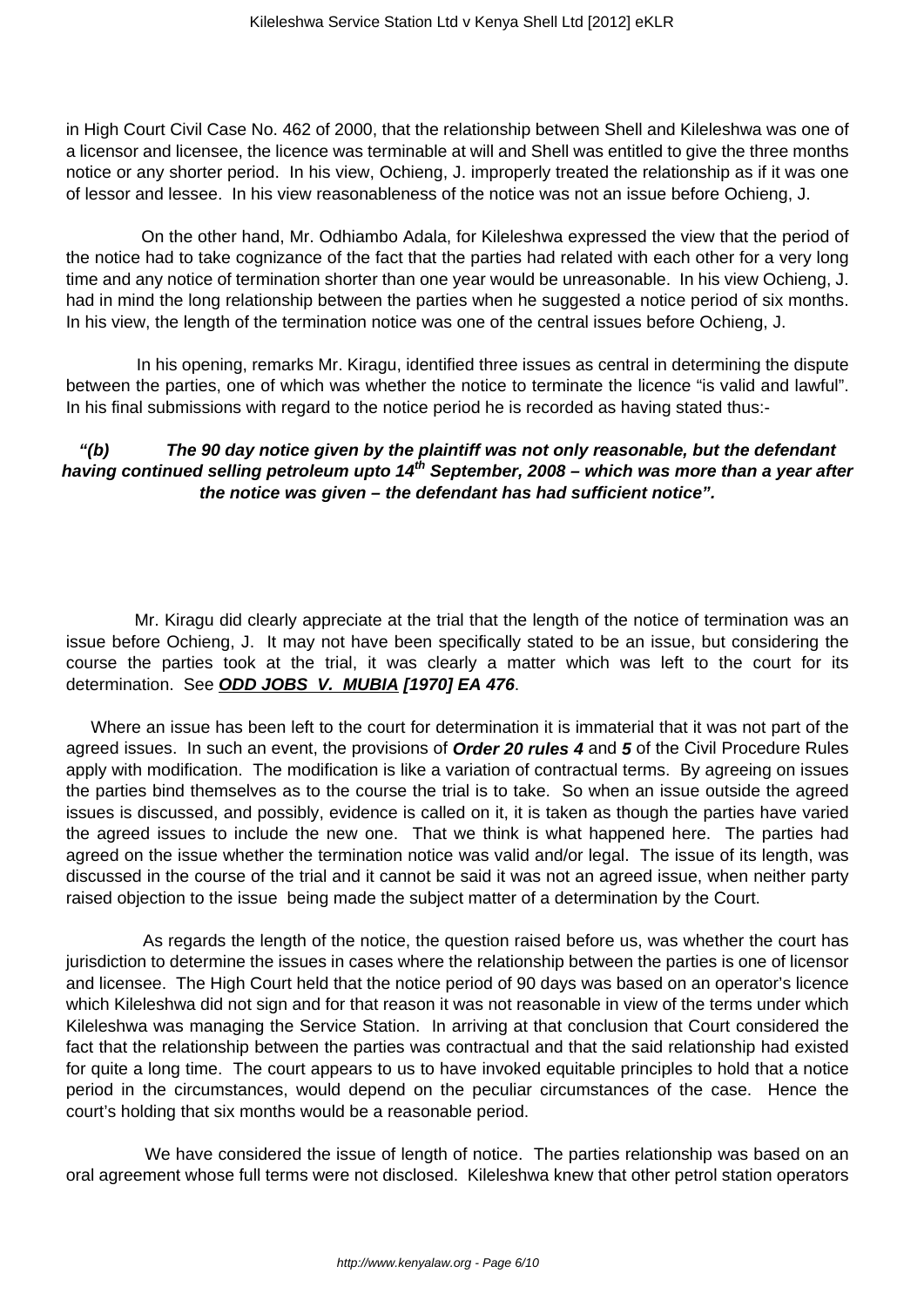were governed by a standard Dealers licence whose terms were spelled out in a document referred to as the operator's licence. That document provided for a notice period of 90 days according to Mr. Irungu. The notice had to be in writing. The Dealer's licence did not govern the operations of Kileleshwa. Instead the oral agreement it entered into with shell, did. In absence of clear terms of the oral agreement, Shell could not properly argue that the 90 days notice it allegedly gave applied. General principles governing a contractual licence applied. For such a licence, no specific period of time is specified for the termination of a licence. Njagi, J. held that a notice of 3 months which had been given by Shell was not reasonable and ordered that it was ineffective. Shell did not appeal against that decision. Ochieng, J. also held that a similar notice given to Kileleshwa was not reasonable. Shell argues through its Counsel, Mr. Kiragu, that the period was sufficient, more so because Kileleshwa did not vacate the premises at the expiry of the notice and held over for about a year from the expiry date of the notice, and therefore Kileleshwa was obliged to vacate the suit premises forthwith.

 We are of the considered view that it would be inequitable for Shell to give such a short notice of 90 days to a party with which it had related for a period in excess of 30 years. While we appreciate that a licence is terminable at the will of the licensor, we are of the view that the period of the notice is determinable based on the circumstances of each case, unless the parties had by agreement set the period of the notice. In the matter before us, the parties were unclear as to the length of the notice applicable to them. In actual fact, the way the parties operated was such that one would think their relationship was that of lessor and lessee. The High Court was perfectly entitled to determine what was a reasonable notice in absence of an agreed period between the parties.

 An issue which follows, although not specifically raised by the parties, is whether Kileleshwa, is irremovable from the suit premises. Shell thinks that the notice it gave dated  $28<sup>th</sup>$  July, 2004 became effective upon its expiry and consequently Kileleshwa should vacate without much ado. That notice was challenged and contempt proceedings were commenced against officers of Shell. We think that had Shell given reasonable notice, Kileleshwa would have been hard placed to resist it. As matters stand, and the High Court made a decision on it, the notice of 90 days in the circumstances of this case was grossly inadequate. It gave the guideline that six months would have been reasonable. It is true that since the notice was issued a period in excess of six years has gone by. There are still several outstanding issues between the parties which we are not going to go into as they do not flow from the two appeals before us. What is however, clear is that Shell does not need Kileleshwa any longer and would want to have its property back. The relationship between the parties has not been smooth and in actual fact it has been at times violent. It will be inequitable, in view of the long passage of time since the termination notice was issued to require Shell to again issue a fresh notice. In the circumstances, it is in the interest of justice that Kileleshwa be given ample time to clear from the suit premises and deliver the same in vacant possession to Shell within six months of the date of this judgment.

 Having come to the foregoing conclusion, we now revert back to the issue concerning Lesiit, J.'s order. Review was sought by Shell of the judgment of Ochieng, J. on the basis that there was an error on the face of the record. We earlier stated that Shell having given notice of its intention of appealing against that decision there was probably no jurisdiction on the part of the High Court to entertain a review application. That fact was brought to the Court's attention but Lesiit, J. did not think there was any impediment to review. In her view the claim of Kshs.13,088,000/= was neither pleaded nor was it an agreed issue. In that event, she held, Ochieng, J. improperly adjudicated upon it. That, in her view, was an error on the face of the record. We stated earlier that the issue was canvassed by the parties. Hussein was examined and cross-examined on it. It was also the subject-matter of Shell's appeal against Ochieng, J.'s judgment. In effect, therefore, the matter was being canvassed both before the High Court and the Court of Appeal at the same time.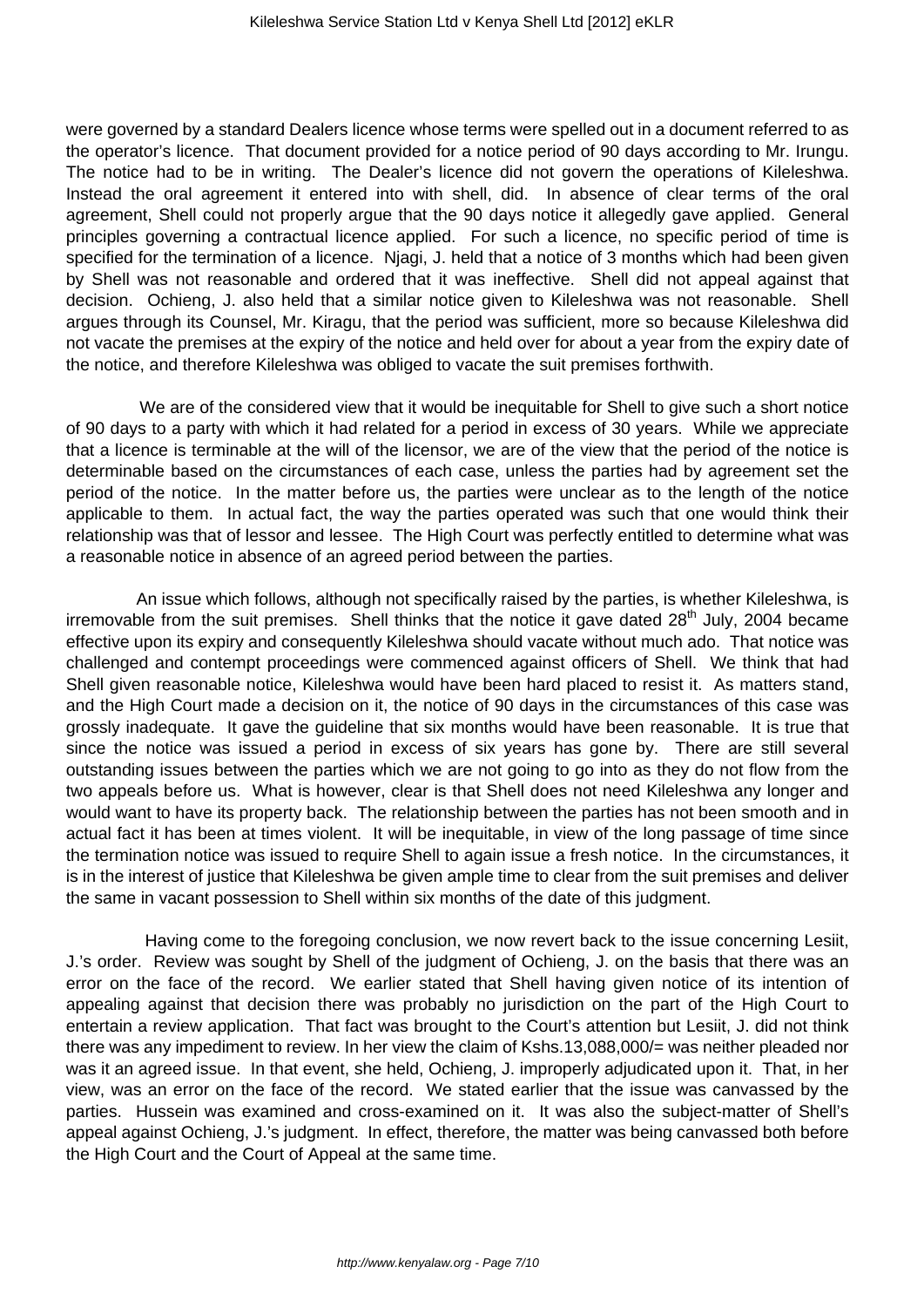Besides, on the assumption that the issue was neither pleaded nor made an issue at the trial, it was a matter in which Ochieng, J. expressed a view, which view could only properly be vacated on appeal. It was not a clear case of an error on the face of the record because as earlier stated a court has jurisdiction to determine an issue which though not agreed upon, has been left to the court for determination. The matter was in dispute, and it was one of the reasons why Kileleshwa was resisting any attempt to remove it from the suit premises without being compensated for what it considered to be a heavy investment at the premises for the mutual benefit of Shell and itself.

 Considering all the circumstances of the case, review was improperly granted and the reasons relied upon were the basis of Shell's appeal against Ochieng, J.'s decision. Order 44 rule 1(i) of the Civil Procedure Rules under which the application for review was made provided thus:-

# **"1 (i) Any person considering himself aggrieved-**

a. by a decree or order from which an appeal is allowed but from which no appeal has been preferred; or

b. by a decree or order from which no appeal is hereby allowed,

# **and whom from the discovery of new and important matter or ………. on account of some mistake or error apparent on the face of the record ……desires to obtain a review of the decree or order, may apply for a review ……..."**

 Paragraph (b) above is inapplicable as Ochieng, J.'s decision was appealable as of right. Indeed as stated earlier Shell lodged an appeal against that decision and more specifically against the decree relating to the payment of Kshs.13,088,000/=. At some point in time, there were concurrent proceedings relating thereto, and it is a situation like that which the policy of the law seeks to obviate, namely, where a party is being vexed twice. Shell quite improperly pursued both the remedy of an appeal as well as review at the same time, and Lesiit, J. erred in allowing review when Shell had already elected to appeal against the judgment of Ochieng, J. She sat on appeal upon a decision of a court of the same jurisdiction as hers. That was in our view not proper.

 Before we wind up this judgment there are two grounds of appeal in Shell's appeal which merit consideration. They are grounds **(4)** and **(5)** of its memorandum of appeal, and are as follows:

# **"4. The Honourable Judge erred in fact and in law in ordering that the plaintiff compensate the defendant the sum of Kshs.13,088,000/= whereupon the appellant would get to retain all the equipment purchased by the respondent for use on the suit premises.**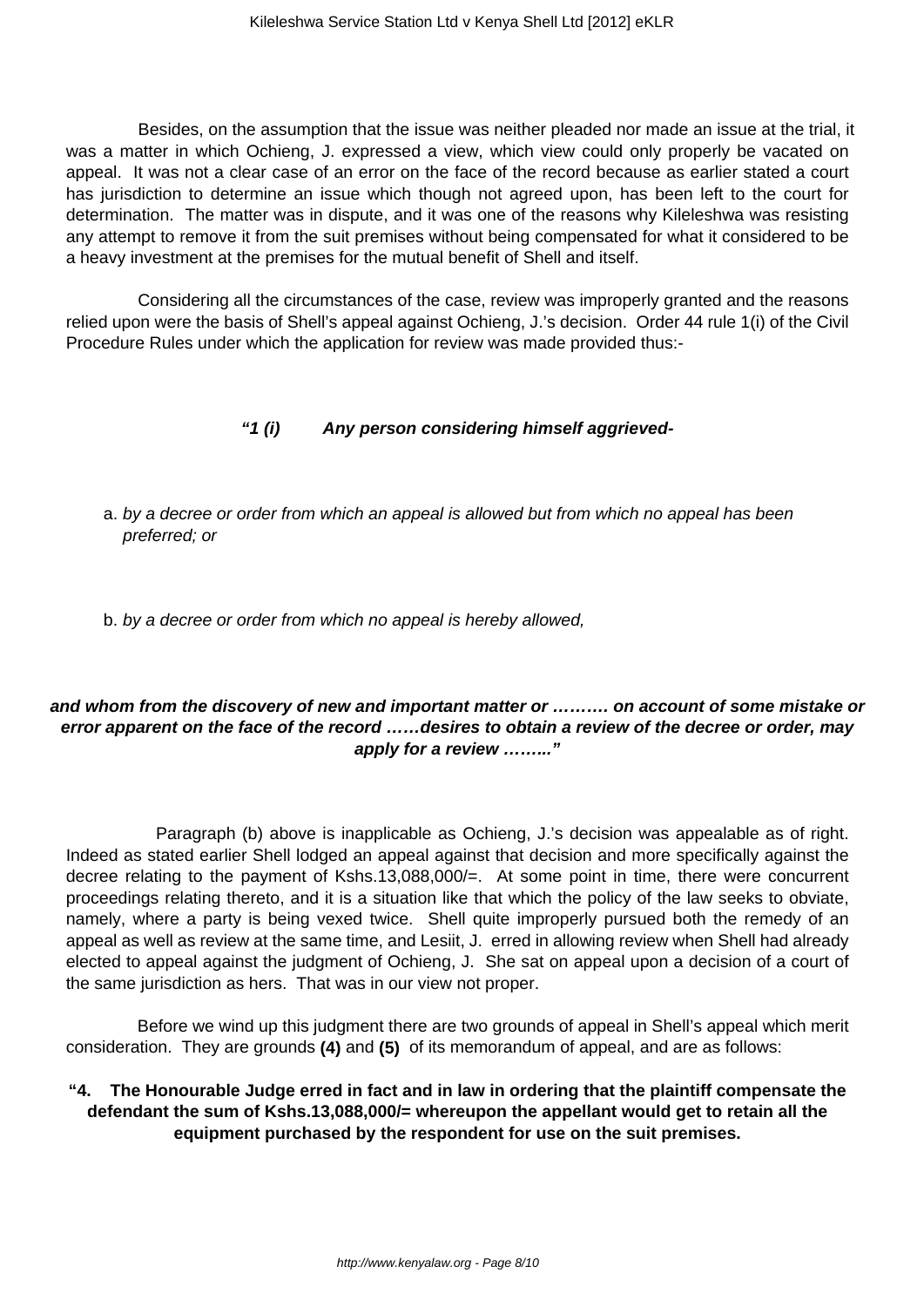#### **5. The Honourable Judge further erred in law in ordering that the appellant pay the respondent the equivalent of profits which the respondent would have earned over a period of six (6) months in lieu of notice to terminate the licence."**

 In his judgment Ochieng J. addressed his mind to the question whether it would be reasonable for Shell to require Kileleshwa to remove the equipment it installed at the service station. He came to the conclusion that it would not be reasonable as Kileleshwa would not have use for them after moving out of the service station. He did not, however, consider whether the value Kileleshwa quoted for the equipment was reasonable in the circumstances.

 In his evidence, Nizar Ali Hussein itemized the improvements he carried out at the Service Station and the equipment he bought for use there. He did not however, indicate what each item cost. He gave a block figure of Kshs.13,088,000/= as the costs of all those improvements. In view of this, Ochieng J. erred in giving judgment for that sum to Kileleshwa without proof of the cost. It cannot be gainsaid, though, that there were some improvements which Kileleshwa carried out some of which may not be easily removed and some whose use may have been spent. It is also possible some of the equipments Kileleshwa bought may have depreciated to such a degree that it would not be reasonable to award to Kileleshwa its original value. In view of the foregoing factors, we consider it in the interest of justice for a physical check and valuation to be carried out to establish what those improvements and equipment are worth. An independent valuer or assessor mutually acceptable to the parties to be appointed by the High Court to carry out the valuation and file his report within fourteen days of his appointment. Depending on what value he comes to, Ochieng J's judgment shall be varied to reflect that figure instead of Kshs.13,088,000/=.

With regard to the  $5<sup>th</sup>$  ground of appeal, in view of the fact that we have granted Kileleshwa 6 months to clear from the Service Station in issue, there is no necessity of paying any compensation by way of profits. We set aside the order on profits, but direct that parties continue their relationship as before for the said 6 months granted by this Court to facilitate a smooth and amicable handover of the Station.

 The foregoing being our view of the matter, we allow the appeal by Kileleshwa to wit **Civil Appeal No. 205 of 2008** and partially allow Shell's appeal to wit **Civil Appeal No. 239 of 2008** to the extent indicated above.

 As regards costs, we award Kileleshwa the costs of its appeal, but because both its appeal and the appeal by Shell were to a large extent intertwined, and considering that Shell's appeal has partially succeeded, we make no order as to the costs of *Civil Appeal No. 239 of 2003*. It is so ordered.

**Dated and delivered at Nairobi this 20th day of April 2012.**

**S.E.O. BOSIRE**

**…………………….**

**JUDGE OF APPEAL**